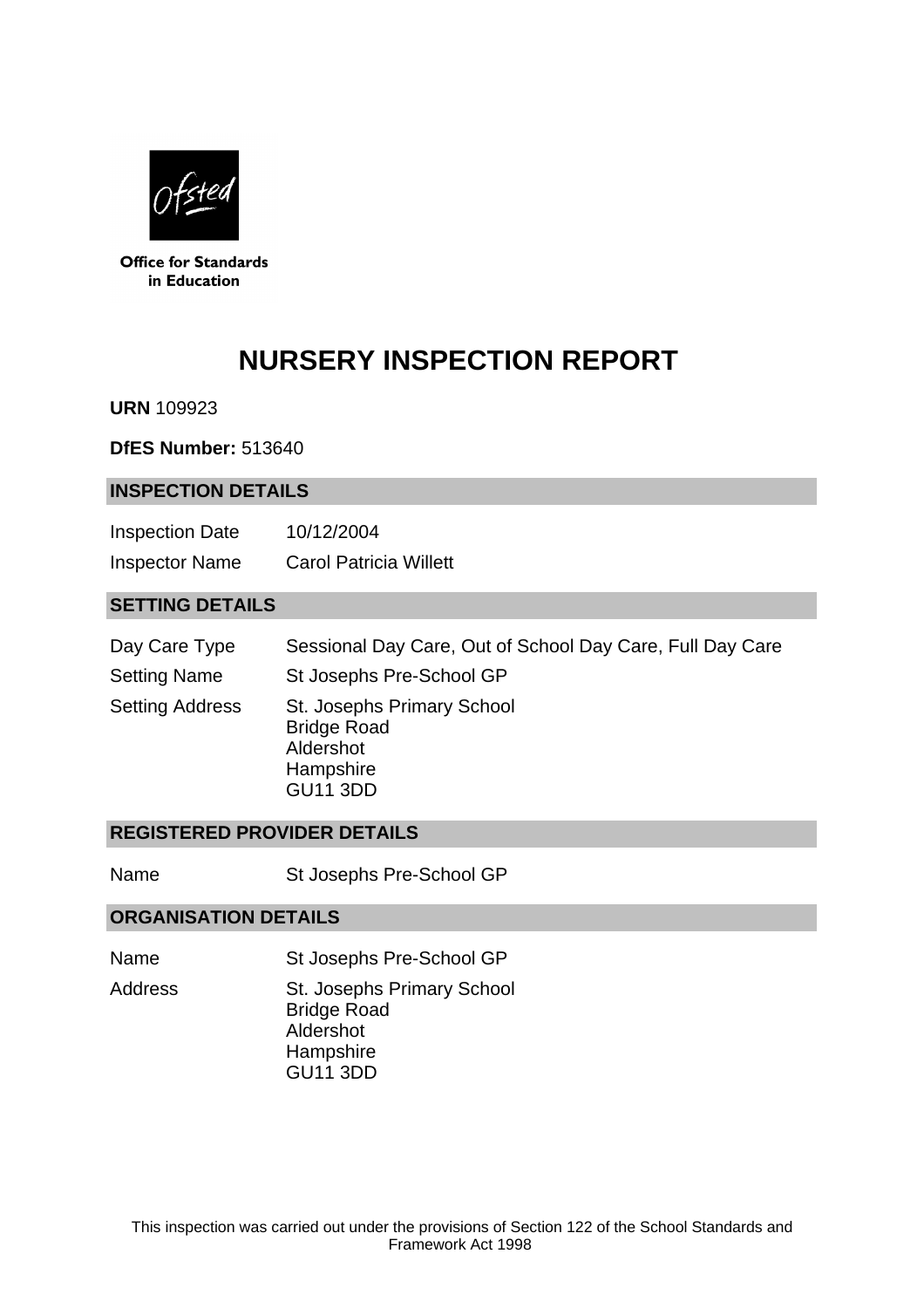## **ABOUT THE INSPECTION**

The purpose of this inspection is to assure government, parents and the public that the nursery education for funded three and four year old children is of an acceptable quality. Inspection of nursery education also identifies strengths and weaknesses so that providers can improve the quality of educational provision and help children to achieve the early learning goals (elgs) by the end of the Foundation Stage. This inspection report must be made available to all parents.

If the setting has been inspected previously, an action plan will have been drawn up to tackle issues identified. This inspection, therefore, must also assess what progress has been made in the implementation of this plan.

#### **Information about the setting**

St. Joseph's Pre-school is situated in the grounds of St. Joseph's School in Aldershot and opened in 1987. It serves the local community as well as offering some out of catchments places. The preschool have sole use of two rooms and has access to an enclosed outdoor play area. They also use the school facilities including the hall, library and grounds.

The group is registered to provide sessional care for thirty children aged two to five years old. Children are normally aged two years and nine months before being offered a place. The pre-school is open five days a week term time only. Sessions are from 09:00 to 11:30 and 12:30 to 15:00 hours.

There are currently 48 children on roll all of whom receive nursery funding. Children attend for a variety of sessions. The pre-school currently supports eight children with special educational needs. No children currently attend who speak English as an additional language.

The pre-school employs nine staff. Six have early years qualifications. The setting receives support through the Early Years Development and Childcare Partnership and the primary school staff.

St. Joseph's is also registered for full day care for thirty children under five years old. The full day nursery is open from 08:00 to 17:00 five days a week term time only and offers full time or sessional places.

St. Joseph's also provides out of school care for fifty-six children. The breakfast and teatime club is situated in a different part of the school building. They operate from 08:00 to 08:30 and 15:15 to 17:30 term time only.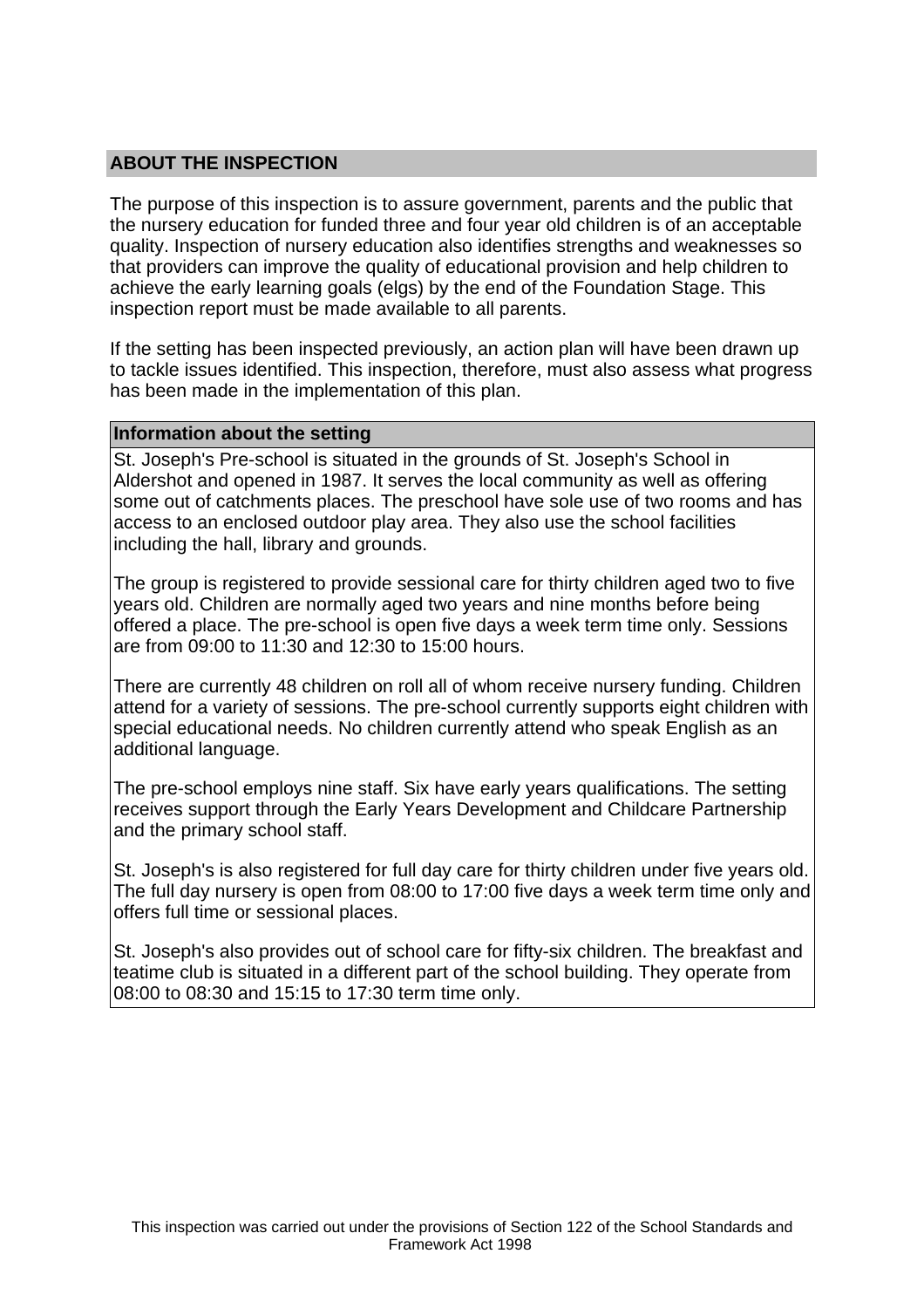# **INSPECTION OF THE NURSERY EDUCATION PROVISION FOR FUNDED THREE AND FOUR YEAR OLDS.**

## **How effective is the nursery education?**

Provision at St Josephs Preschool is acceptable and of good quality. Children are making very good progress to the Early Learning Goals in most areas and generally good progress in creative development.

Teaching is generally good. Staff are friendly and caring. They form good relationships with the children giving them lots of praise and encouragement enabling them to be confident and secure. Staff plan and provide a varied program of activities that the children enjoy to enable them to make good progress. Planning does not show how activities can be adapted. Good questioning techniques are used to extend the children's thinking and learning. Time, space and resources are used effectively. Some staff do not have sufficient knowledge of the foundation stage and so do not always provide challenging opportunities for all the children.

Leadership and management is very good. There are clearly defined roles and responsibilities between the registered person and the supervisor with close co-operation to make sure the preschool is effectively managed and is continually improving. Pre-school staff have very good support from the early years teacher and head of the school. Staff are well deployed and work well as team, each is aware of roles and responsibilities. They are encouraged and committed to updating skills and knowledge. There are regular meetings to discuss all aspects of the pre-school.

Partnership with parents is generally good. Parents have a positive regard for the staff and the provision. Parents feel well informed about their children's progress though they need more formal opportunities to contribute to children's assessment records. They share information informally on a daily basis to ensure children's needs are met and with weekly reports to celebrate children's achievements. Parents receive useful information about the preschool via newsletters, prospectus and the notice board.

#### **What is being done well?**

- Staff are friendly and caring. They form good relationships with the children giving them lots of praise and encouragement enabling them to be confident and secure. Children respond well to the positive language, they are well behaved and co-operative. Staff plan and provide a varied program of activities that the children enjoy to enable them to make good progress to the Early Learning Goals.
- Children are confident to talk and share their knowledge and experience with adults and each other. They form good relationships and show affection to the staff and their friends. Children share toys and take turns. They are very interested and motivated to learn and show good perseverance at some self chosen activities.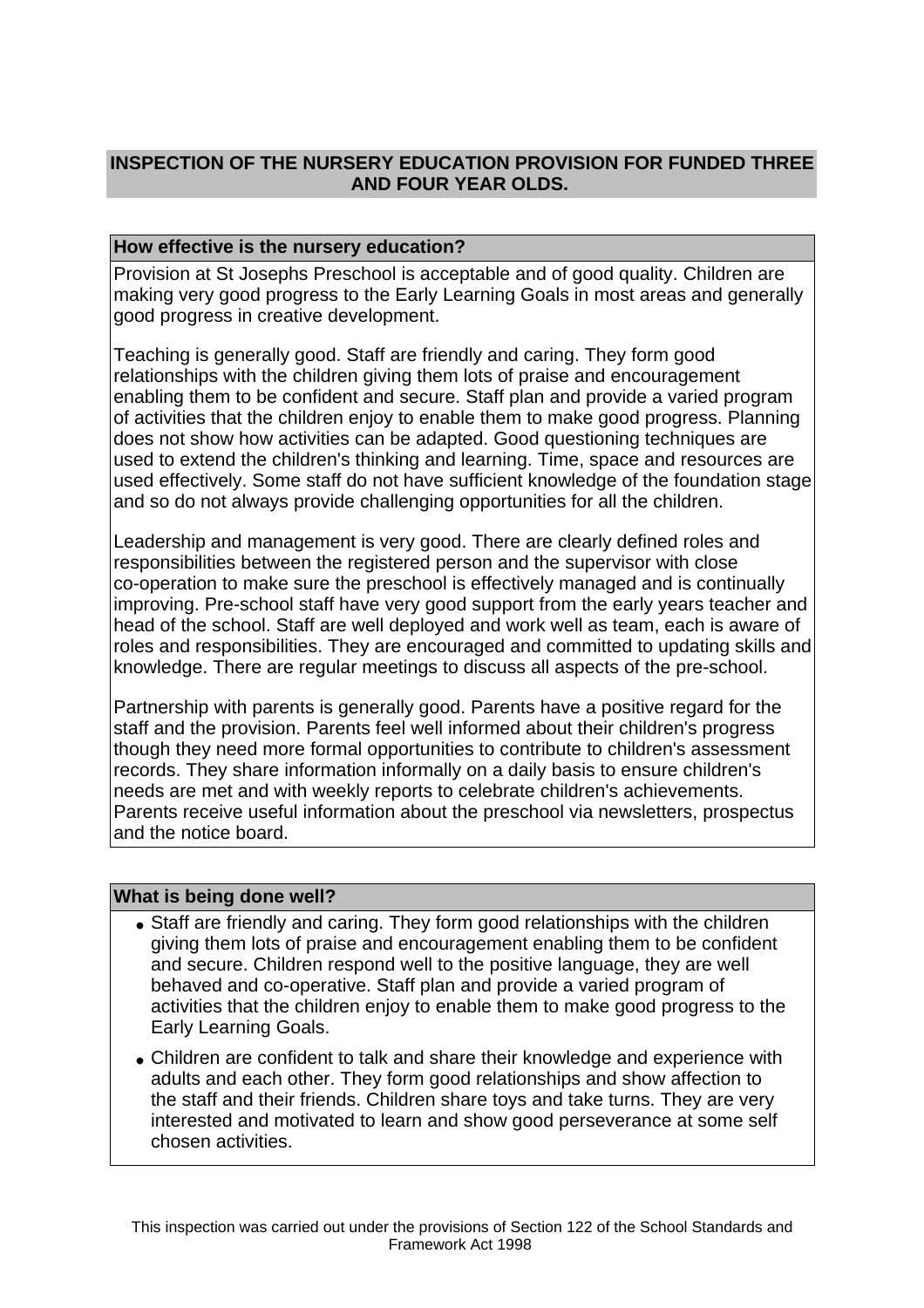- Children love to sing and match actions to words clapping and dancing in good time to the rhythm of the music.
- The preschool receives very good support from the primary school in which they have premises including sharing expertise and aspects of the curriculum with the early years staff and support for children with special educational needs.

## **What needs to be improved?**

- knowledge of the foundation stage early learning goals and stepping stones for all staff to make sure focus and core activities provide sufficient and challenging opportunities for all children
- planning to show how activities can be extended or adapted for children learning at different rates
- adult led craft activities to enable children to select their own materials, resources and tools to develop their own imagination and creativity
- opportunities for parents to formally contribute to their child's achievement records and future learning targets.

## **What has improved since the last inspection?**

Generally good progress has been made in tackling the key issues from the previous inspection report though one aspect is still to be developed. These required the staff to provide more opportunities for children to solve mathematical problems in play and daily routines. Effective routines are in place which enable children to develop practical skills such as counting each other at registration and comparing drinks with children at snack time. The program for mathematics covers aspects of problem solving.

Staff were required to develop competency in computer skills. Suitable progress has been made. They have attended basic training and the computers in place provide the children with good opportunities to develop basic computer skills including mouse control and use suitable programs to support learning in other areas of the curriculum. This is an ongoing area for development identified by staff appraisals.

The group were required to formalise systems for sharing children's progress and achievements and include some ways for parents and carers comments and observations of children's learning at home. Good progress has been made in sharing children's achievement records. Staff use the local council profile records with observational notes included. They discuss these with parents at the end of each year. Weekly records and certificates to celebrate children's achievements are sent home. However whilst some parents contribute in an informal way and share information on a daily basis parents still do not formally contribute to the records. This is carried forward.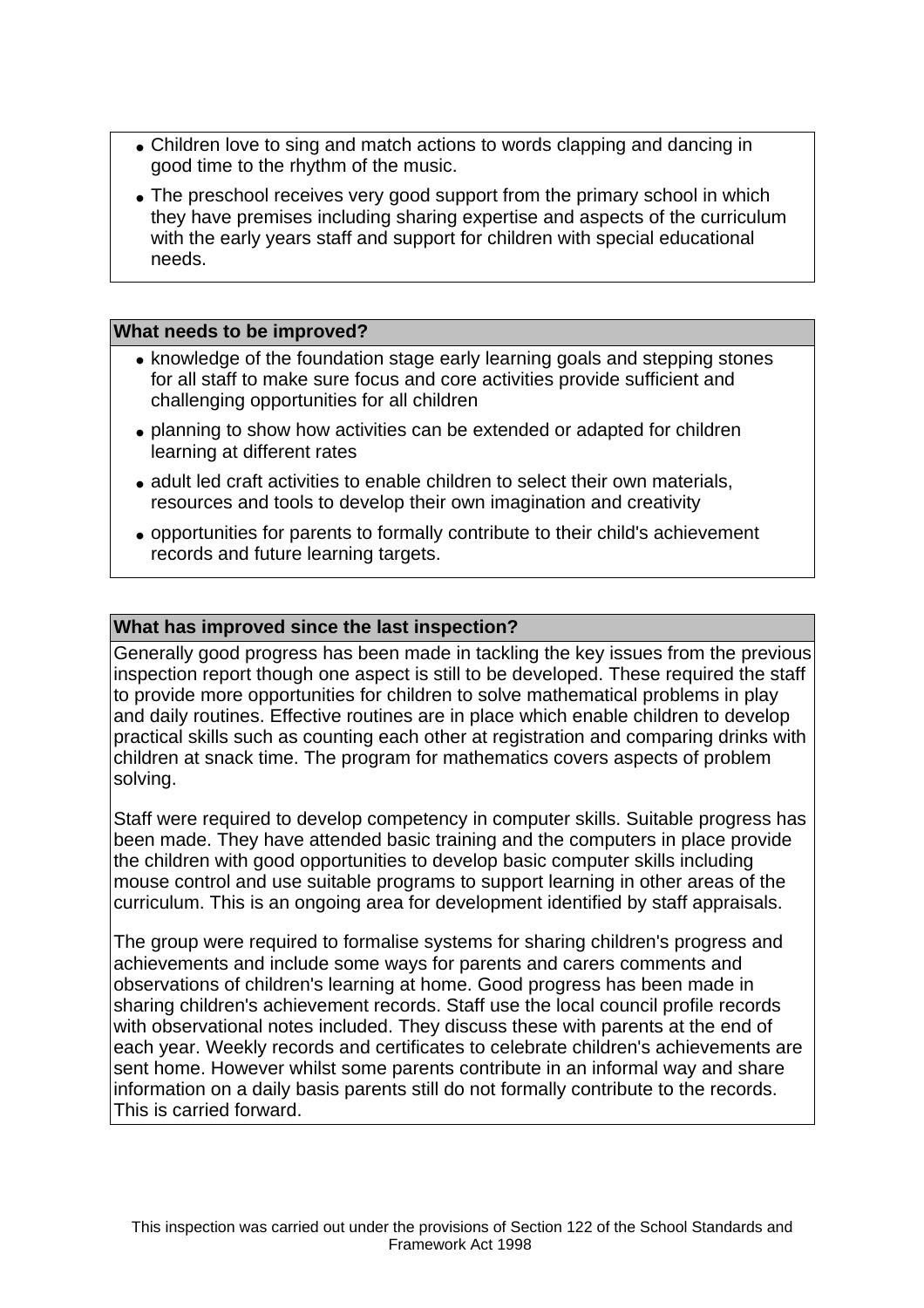# **SUMMARY OF JUDGEMENTS**

## **PERSONAL, SOCIAL AND EMOTIONAL DEVELOPMENT**

Judgement: Very Good

Children are very confident and happy. They are well motivated and join in with all the activities offered with enthusiasm and interest. They form good relationships with staff and each other. Children are well behaved as a result of the positive language and encouragement used by the staff. Children's independence skill are well developed as they select resources, use the toilet and put on aprons for wet play. They show good perseverance at self chosen activities.

# **COMMUNICATION, LANGUAGE AND LITERACY**

Judgement: Very Good

Children are confident to talk to each other and in a group and express ideas and needs. They approach all adults with confidence to talk about self and family. They develop new vocabulary in role play and topic work and use good communication skills listening and responding to questions about what they want to buy at the shop and what happens next in the story. Staff miss opportunities to develop children's knowledge of book titles and authors at story time.

# **MATHEMATICAL DEVELOPMENT**

Judgement: Very Good

Children count to ten with confidence. Staff reinforce counting in a variety of activities such as with the animal tray and using songs such as five little ducks in activity sheets. This is used well to develop concepts and skills of addition and subtraction when the duck friends go away and come back. Children recognise basic shapes in the room and at craft activities. They enjoy sorting and comparing in the wild animal tray. Children enjoy creating patterns using resources such as eggheads.

# **KNOWLEDGE AND UNDERSTANDING OF THE WORLD**

Judgement: Very Good

Children use the computers to develop skills and support learning with a good range of software. They enjoy learning about their own and other cultures as they prepare for Christmas and find out about Diwali. They find out about roles of people in the community through visitors such as police and fire officers. Topics and other activities such as entering council competitions for gardens encourage children's knowledge of growth and change, the natural world and the local community.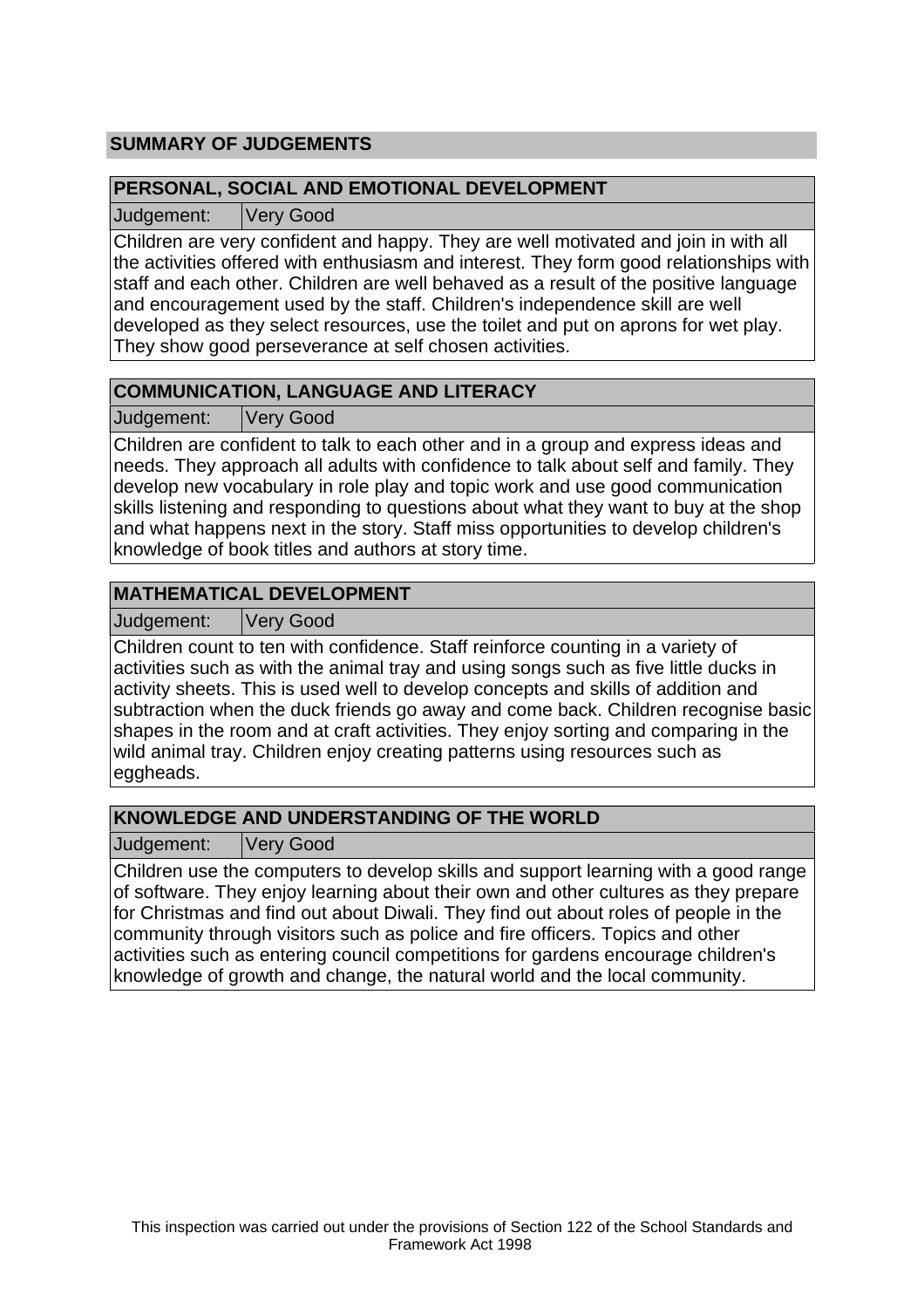# **PHYSICAL DEVELOPMENT**

Judgement: Very Good

Children move confidently and safely around the room showing good spatial awareness when finding space for sleeping lions and dancing to the Christmas songs. Children manoeuvre ride-on toys and pushchairs with skill and confidence. They handle and manipulate construction toys, jigsaws and small tools such as scissors rolling pins and paint brushes with increasing skill and safety. They have good opportunities to develop throwing and catching skills.

# **CREATIVE DEVELOPMENT**

Judgement: Generally Good

Children enjoy exploring colour and mixing paints. They enjoy using a variety of materials to make collages and individual craft such as snowmen. Some activities are very adult directed therefore the children miss opportunities to select their own materials to develop independent creativity. Children really enjoy singing. They join in with enthusiasm shaking bells, clapping and dancing to the Christmas songs matching their movements well to the rhythm of the music.

**Children's spiritual, moral, social, and cultural development is fostered appropriately.**